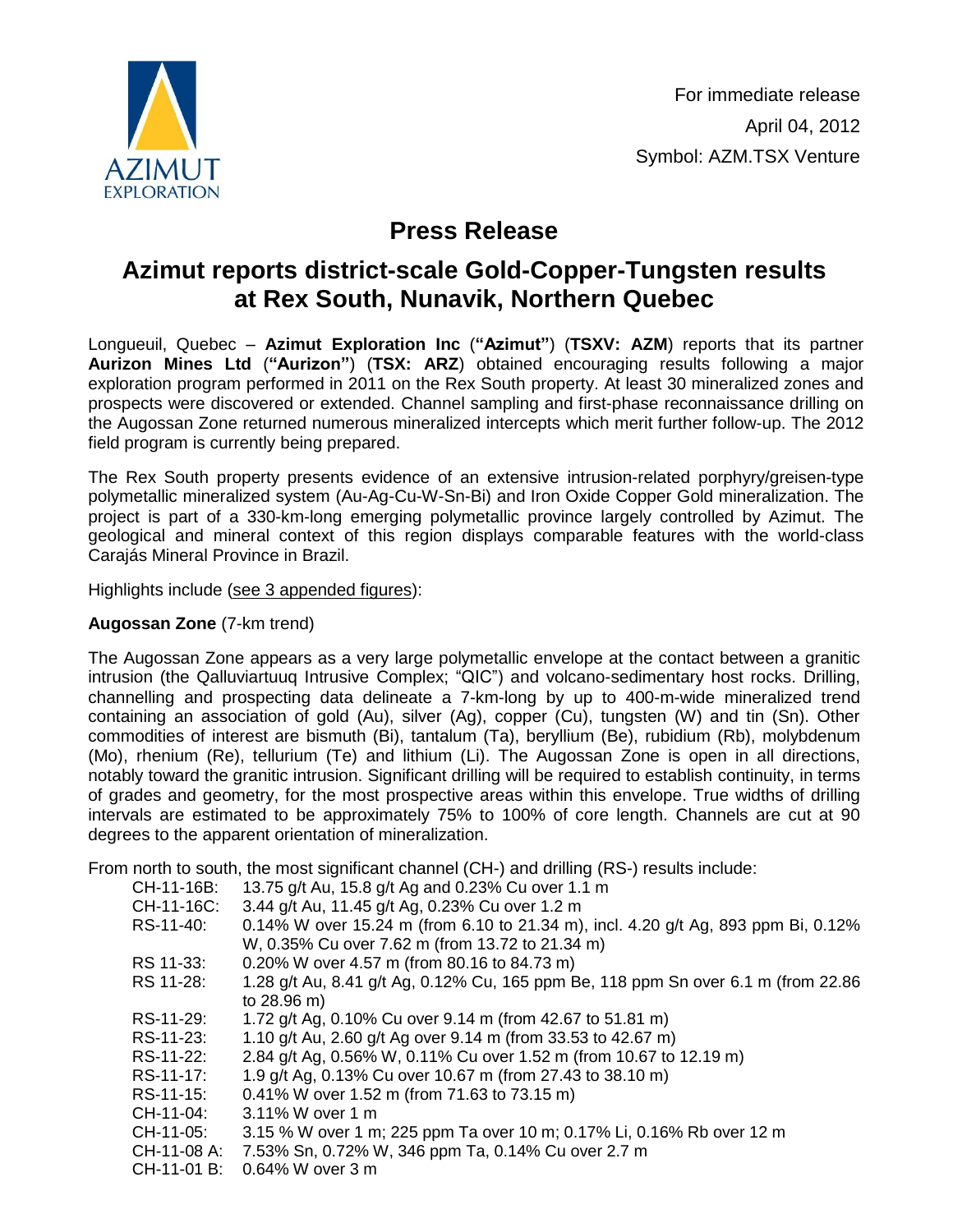## **Anorthosite Zone** (4-km trend)

The Anorthosite Zone is located on the western side of the QIC. A few reconnaissance holes and prospecting data have outlined, in a preliminary manner, a 4-km-long by 200-m-wide mineralized envelope with Au, Ag, Cu, W and Te mineralization (see Figures 1 to 3). A strong exploration potential exists for the area between the Anorthosite Zone and the **Ferrus Prospect** (Ag, Cu, W, Sn, Mo, Re, Bi, Rb), located 5 km to the north.

## **Copperton Zone** (3-km trend)

The Copperton Zone, located about 5 km southeast of the Anorthosite Zone, is hosted by sheared intrusive rocks with chalcopyrite, native copper and pyrite mineralization. Grab sample assays include:

- 7.87 g/t Au, 82.7 g/t Ag, 9.28% Cu, 38.4 g/t Te
- 3.0 g/t Au, 12.0 g/t Ag, 2.72% Cu, 3.2 g/t Te
- 2.32 g/t Au, 5.7 g/t Ag, 1.17% Cu, 1.48 g/t Te
- 2.47 g/t Au, 5.2 g/t Ag, 0.67% Cu, 2.16 g/t Te
- 1.0 g/t Au, 0.55% Cu
- 2.19% Cu, 1.35 g/t Te

#### **Aura–Pegor Zone** (2-km trend)

The Aura–Pegor area is characterized by disseminated pyrite and strong alteration, including tourmaline in veinlets or stockworks accompanied by silica and albite. Grab sample assays include 15 samples with grades ranging from 0.5 g/t Au to 11.75 g/t Au. In addition, this zone presents anomalous values in copper (up to 0.37% Cu), tungsten (up to 0.06% W), bismuth (up to 0.14% Bi) and tellurium (up to 34 g/t Te).

#### **Jemima Zone** (2-km trend)

The Jemima Zone forms a 30- to 100-m-wide mineralized corridor characterized by disseminated to semi-massive chalcopyrite and bornite associated with hematite-magnetite in veins, veinlets or as breccia cement, accompanied by strong pervasive potassic alteration, silica, chlorite and epidote. Mineralization and associated alteration are related to a brittle structure that clearly crosscuts the Archean gneissic country rocks. This may indicate a late or post-Archean age. Fifteen grab samples had grades ranging from 0.5% to 2.86% copper, up to 0.17% molybdenum and up to 0.422 g/t rhenium.

The Rex South property demonstrates evidence for two types of district-scale mineralized systems:

- 1. A system mainly emplaced around the 15 km x 5 km ovoid-shaped, fluorite-topaz-bearing **Qalluviartuuq Intrusive Complex (QIC)**, that includes the Augossan, Anorthosite and Copperton zones, and the Pegor, Ferrus, Dragon and Le Breuil prospects. In addition to these known areas of mineralization, considerable additional exploration potential exists along the 30-km-long contact between the intrusion and the volcano-sedimentary host rocks, as well as within the intrusion itself. This 30-km prospective trend is marked by a linear magnetic anomaly around the intrusion. The Aura-Pegor trend and the Le Breuil area, both characterized by abundant tourmaline and lesser fluorite, may represent a less eroded part of the system (roof zones?) along the NW and SE extensions of the Augossan trend.
- 2. Iron Oxide Copper Gold ("IOCG") mineralization associated with brittle structures and characterized by copper-dominant values accompanied by hematite and pervasive potassic alteration, represented by the Jemima Trend and the Sombrero and Impact prospects. The Larissa, Agaku-1, Agaku-2, Agaku-4 prospects may also represent IOCG mineralization (see press release of October 31, 2011).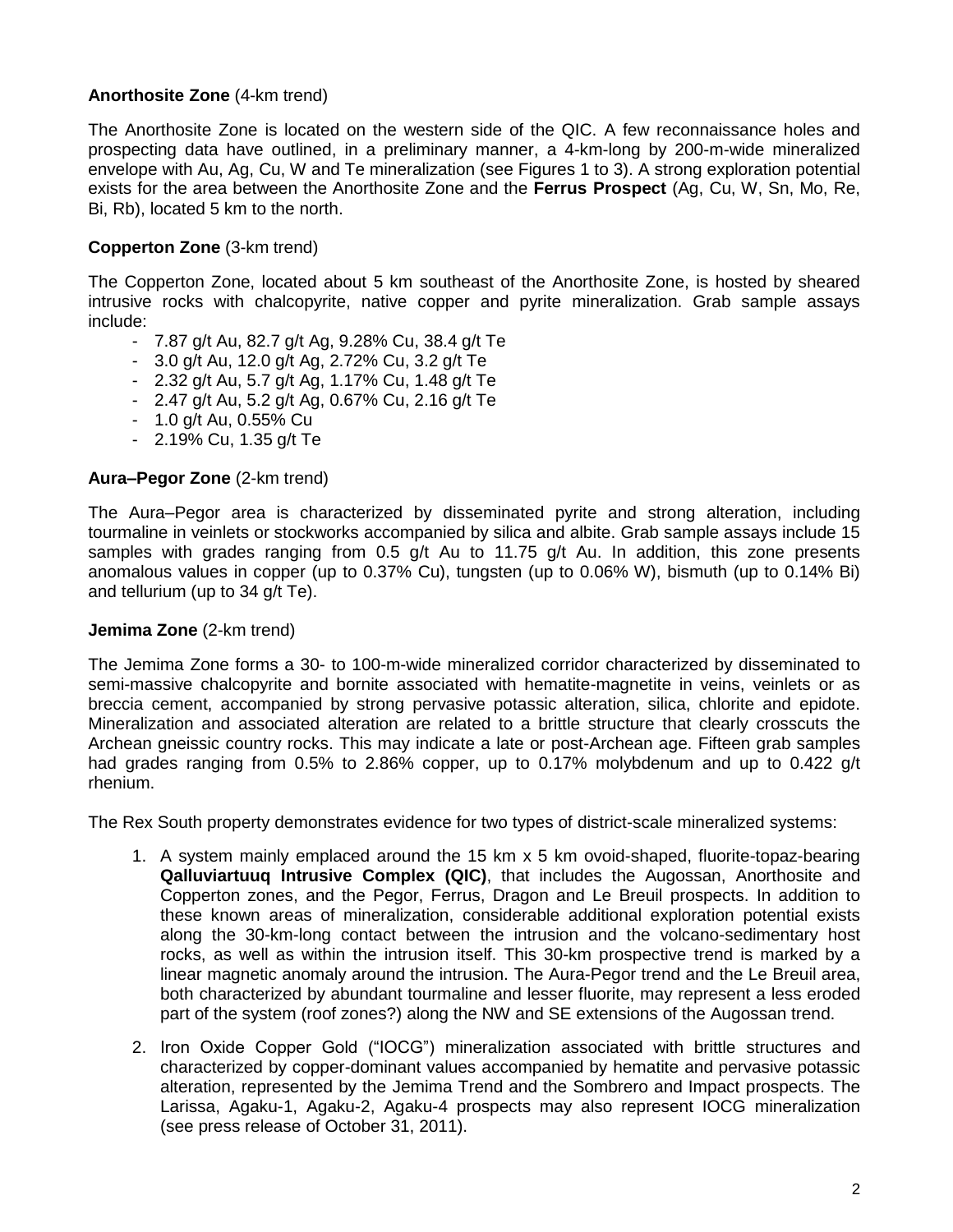A comparison can be made with the world-class Carajás Mineral Province in Brazil. This region notably hosts several large IOCG deposits (Sossego, Salobo, Alemao, Gameleira and Cristalino) and intrusion-related Cu-Au-(W-Bi-Sn) and W deposits (Breves, Aguas Claras) associated with anorogenic granite intrusions. The ages for the Carajás IOCG deposits range from Archean (2.77 Ga) to Paleoproterozoic (1.73 Ga), and the intrusion-related Breves deposit is Paleoproterozoic (1.88 Ga). The Breves deposit (50 Mt @ 1.22% Cu, 0.75 g/t Au, 2.4 g/t Ag, 0.12% W, 70 ppm Sn, 175 ppm Mo, and 75 ppm Bi) has a number of features in common with the Qalluviartuuq mineralized system at Rex South, particularly the presence of fluorite, tourmaline, chalcopyrite, pyrite, arsenopyrite, wolframite, cassiterite, bismuthinite and native bismuth.

## **Work performed during the 2011 program**

A total of \$4.5 million was invested in the four-month program funded and operated by Aurizon. The 2011 program comprised:

\_\_\_\_\_\_\_\_\_\_\_\_\_\_\_\_\_\_\_\_\_\_\_\_\_\_\_\_\_\_\_\_\_\_\_\_\_\_\_\_\_\_\_\_\_\_\_\_\_\_\_

- 2,530 rock grab samples;
- 145.35 m of channel sampling: 16 channels and 149 samples;
- 53 drill holes totalling 4,934 m and 3,171 drill samples: 4,467 m of standard rotary percussion drilling ("rotary") and 466 m of reverse circulation drilling ("RC");
- Ground geophysics, including 53.9 line-km of induced polarization and 149.5 km of a magnetic survey covering the Augossan and Anorthosite zones;
- 257 lake-bottom sediment infill samples to further define targets on the property.

Contracts were awarded to the following Quebec-based companies: Géophysique TMC Inc in Vald'Or for ground geophysics; Geo Data Solutions Inc in Laval for lake-bottom sediment sampling; and Forages Technic-Eau Inc in Varennes for drilling. The lake-bottom sediment samples were sent for analysis at Activation Laboratories in Ancaster, Ontario. Rock samples were assayed by ALS Chemex in Val-d'Or, Quebec, using an ICP method with check analysis for tungsten and tin using X-ray fluorescence.

### **Drilling program**

On the Augossan Zone, a total of 4,333.20 m in 46 shallow holes (141.7 m maximum) was drilled on sections spaced 400 m apart, covering a 5.3-km strike-length over induced polarization (IP) anomalies. All holes have been positioned to intercept a strong IP anomaly with a width of 50 to 300 metres and an interpreted strike-length of 5 km previously covered by prospecting (see press releases of November 8, 2010 and February 15, 2011). In addition, 7 reconnaissance holes totalling 600.80 m were also drilled on the Anorthosite Zone. Most of the holes were drilled with dips ranging from 45 to 55 degrees to the SW or NE.

The operational protocol for drilling and sampling was as follows:

- Bedrock was sampled using a heliportable standard rotary percussion drilling rig, working in conventional (rotary) and RC modes.
- For both drilling modes, the hole diameter was 88.9 mm (3.5 in) and rock chip samples were continuously collected every 1.52 m (5 ft), following a sampling protocol specifically designed for this drilling campaign, including a QA/QC program.
- In order to minimize the risk of contamination, the operators followed closely-monitored rockchip sampling instructions, including the installation of a steel casing in the bedrock to prevent physical contact between overburden and rock-chips, hole cleaning using compressed air between each 1.52-m drill-run (5-ft rods), and the interruption of drilling in the case of hole flooding.
- Certified reference material, blanks and field duplicates were inserted in all drill sample shipments to the laboratory as part of a strict QA/QC program. Samples at the exploration site were correctly weighed and split in accordance to standard practices for RC and rotary drilling.